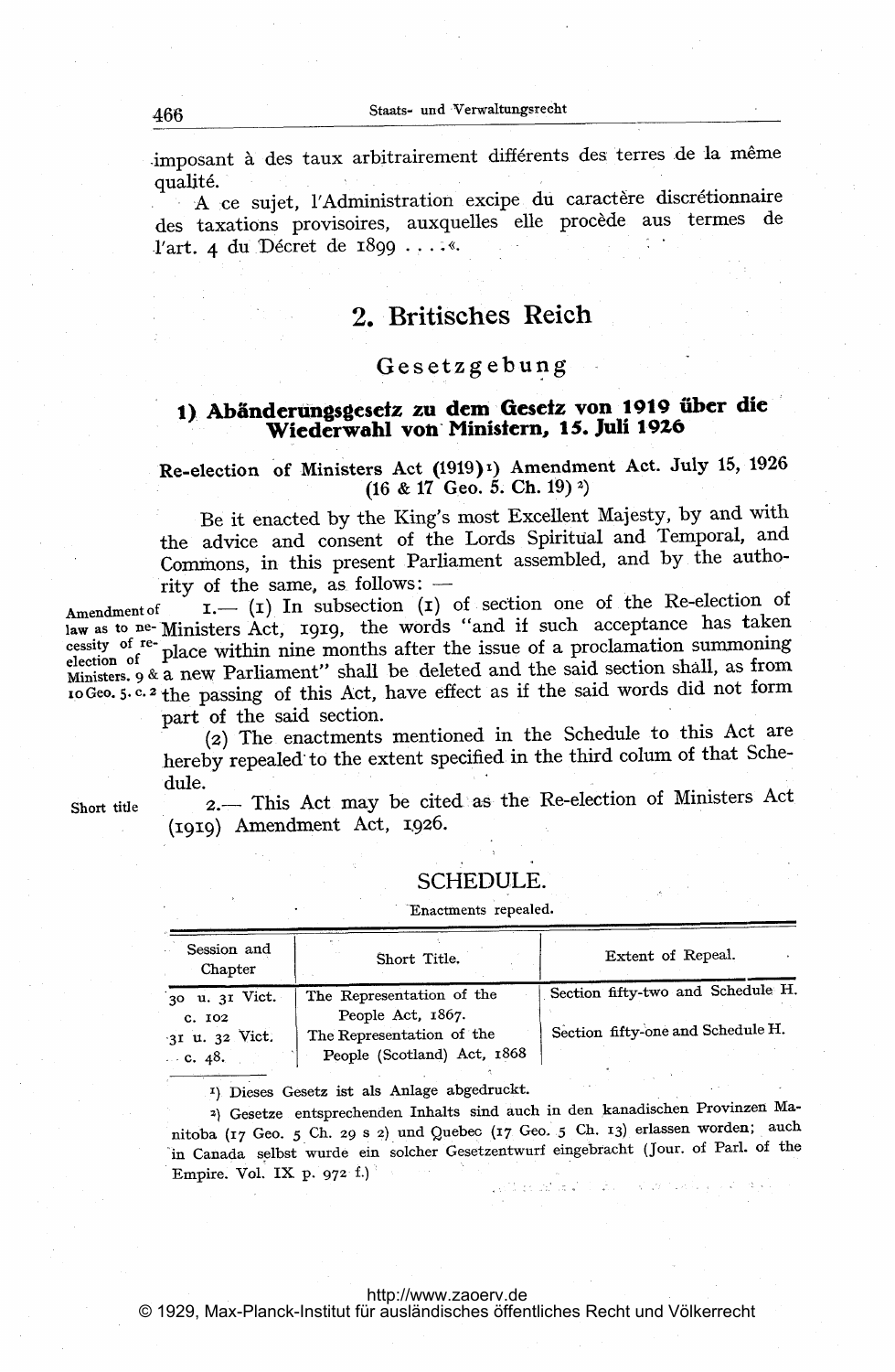## Britisches eich. Gesetzgebung. 467

| Session and<br>Chapter | Short Title.                 | Extent of Repeal.                                    |
|------------------------|------------------------------|------------------------------------------------------|
| 31 u. 32 Vict.         | The Representation of the    | Section eleven and Schedule E.                       |
| c.49                   | People (Ireland) Act, 1868.  |                                                      |
| 48 u. 49 Vict.         | The Secretary for Scotland   | In section three the words "in                       |
| с. 61                  | Act, 1885.                   | Schedule H of the Representation                     |
|                        |                              | of the People Act, 1867; in Sche-                    |
|                        |                              | dule H of the Representation of                      |
|                        |                              | the People (Scotland) Act, 1868;                     |
|                        |                              | in Schedule E of the Represen-                       |
|                        |                              | tation of the People (Ireland)                       |
|                        |                              | Act, 1868; and".                                     |
| 52 u. 53 Vict.         | The Board of Agriculture     | In subsection (1) of section eight                   |
| c.30                   | Act, 1889.                   | the words "and shall be deemed                       |
|                        |                              | to be an office included in Sche-                    |
|                        |                              | dule H of the Representation                         |
|                        |                              | of the People Act, 1867; Sche-                       |
|                        |                              | dule H of the Representation                         |
|                        |                              | of the People (Scotland) Act,                        |
|                        |                              | 1868; and Schedule E of the                          |
|                        |                              |                                                      |
|                        |                              | Representation of the People                         |
|                        |                              | (Ireland) Act, 1868".                                |
| 62 u. 63 Vict.         | The Board of Education       | In subsection (1) of section eight                   |
| c.33                   | Act, 1899.                   | the words "in Schedule H of                          |
|                        |                              | of<br>Representation<br>$_{\rm the}$<br>$_{\rm the}$ |
|                        |                              | People Act, 1867; in Schedule H                      |
|                        |                              | of the Representation of the                         |
|                        |                              | People (Scotland) Act, 1868; in                      |
|                        |                              | Schedule E of the Representation                     |
|                        |                              | of the People (Ireland)<br>Act,                      |
|                        |                              | 1868, and".                                          |
| 6 u. 7 Geo. 5          | The Ministry of Pensions     | In subsection (1) of section seven                   |
| ∴ c. 65                | Act, 1916.                   | the words "in Schedule H of                          |
|                        |                              | the Representation of the People                     |
|                        |                              | Act, 1867: in Schedule H of                          |
|                        |                              | the Representation of the People                     |
|                        |                              | (Scotland) Act, 1868; in Schedule                    |
|                        |                              | E of the Representation of the                       |
|                        |                              | People (Ireland) Act, 1868; and".                    |
| 6 u. 7 Geo. 5          | The New Ministries and Se-   | Subsection $(2)$ of section twelve.                  |
| c. 68                  | cretaries Act, 1916          |                                                      |
| 9 u. 10 Geo, 5         | The Re-election of Ministers | In section one, subsection (1) the                   |
| c. 2                   | Act, 1919.                   | words "and if such acceptance has                    |
|                        |                              | taken place within nine months                       |
|                        |                              | after the issue of a proclamation                    |
|                        |                              | summoning a new Parliament",                         |
|                        |                              | and subsection $(2)$ . In section two                |
|                        |                              | the words "and the office of such                    |
|                        |                              | Minister shall be deemed to be an                    |
|                        |                              |                                                      |
|                        |                              | office included in the above-men-                    |
|                        |                              |                                                      |

 $\ddot{\phantom{a}}$ 

30\*